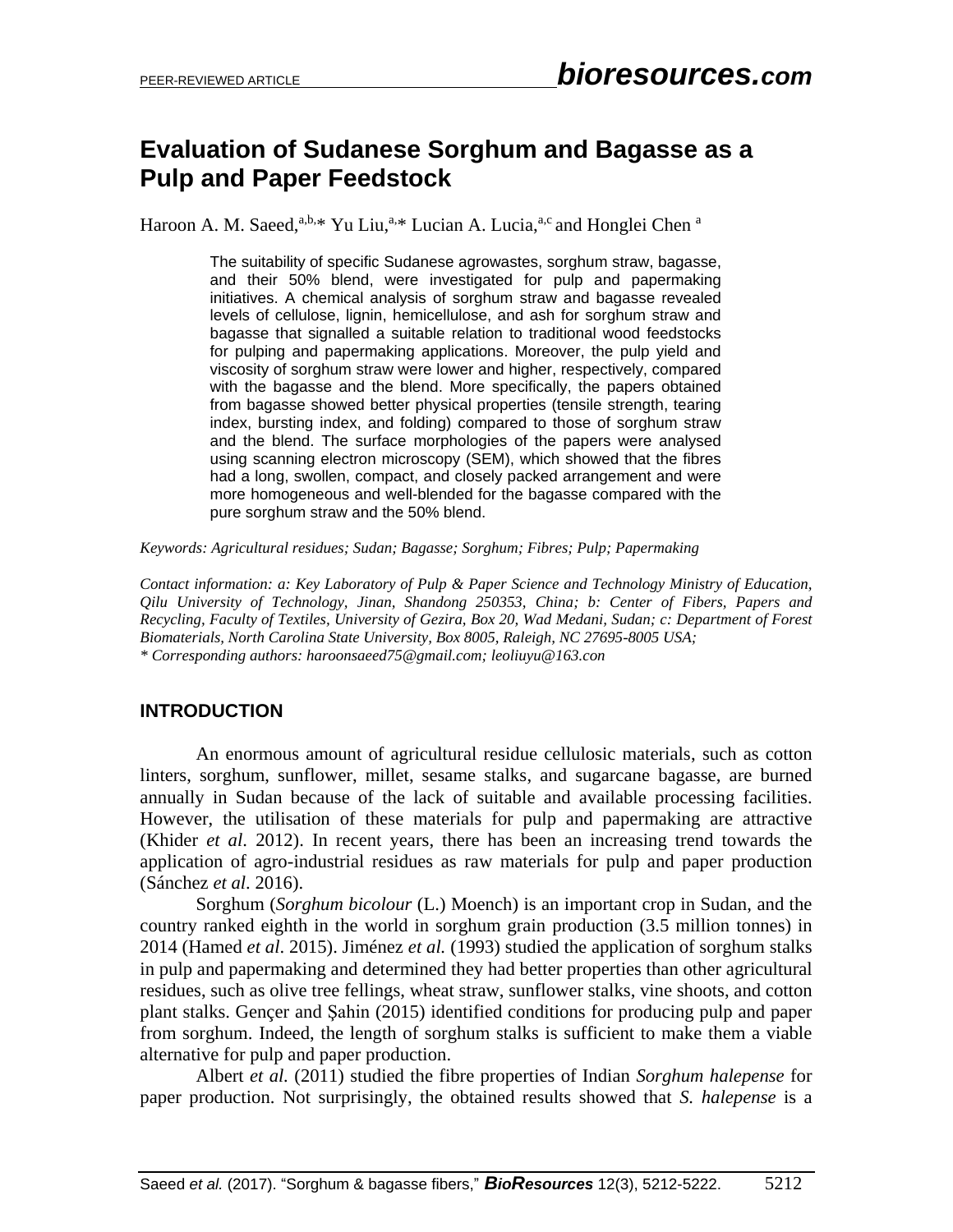promising raw material that can be used in mixtures with other raw materials for pulp and paper production.

Bagasse is a by-product of the stem of sugarcane after crushing and juice extraction. There are six sugar plants in Sudan (Kenana, Asalaia, Elgneed, Khashm el-Girba, West Sennar, and White Nile). The quantity of sugar cane pressed yearly in Sudan is more than 6 million tonnes, and the dry remnants yield up to 27 thousand tonnes of pulp. It is well known that bagasse is a promising raw material for pulping and papermaking. Local pulp and paper industries have been importing significant quantities of pulp and paperboard to meet trade balances, thus ignoring local raw materials. Bagasse consists of 43.8% cellulose, 28.6% hemicellulose, 23.5% lignin, 1.3% ash, and 2.8% other components (Pereira *et al.* 2011). Samariha and Khakifirooz (2011) studied sugarcane bagasse in pulp and papermaking and found the freeness levels of 345 to 433 mL CSF and better strength properties in all indices in comparison with hardwoods.

The advantages of agricultural residue include abundance, low expense, ready availability, and a very short life cycle. Considering their lower lignin content compared with wood, these agricultural residues can be pulped in one-third of the time needed for softwoods and hardwoods. They also demand roughly 30% less chemical charge, which reduces power consumption in pulp refining (Ververis *et al.* 2004). Recently, various research groups have initiated research to improve non-wood pulping (Al-Mefarrej *et al.* 2013). The current effort investigated the utilisation of Sudanese agricultural residue (sorghum stalks and bagasse) for pulping and papermaking. The experimental route is shown in Fig. 1.



### **EXPERIMENTAL**

#### **Materials**

Sorghum straw and bagasse were collected from Gezira scheme and Elgenid sugar plant (Gezira state, Sudan). Samples were washed with water to remove any impurities. They were then dried at ambient temperature for 4 days.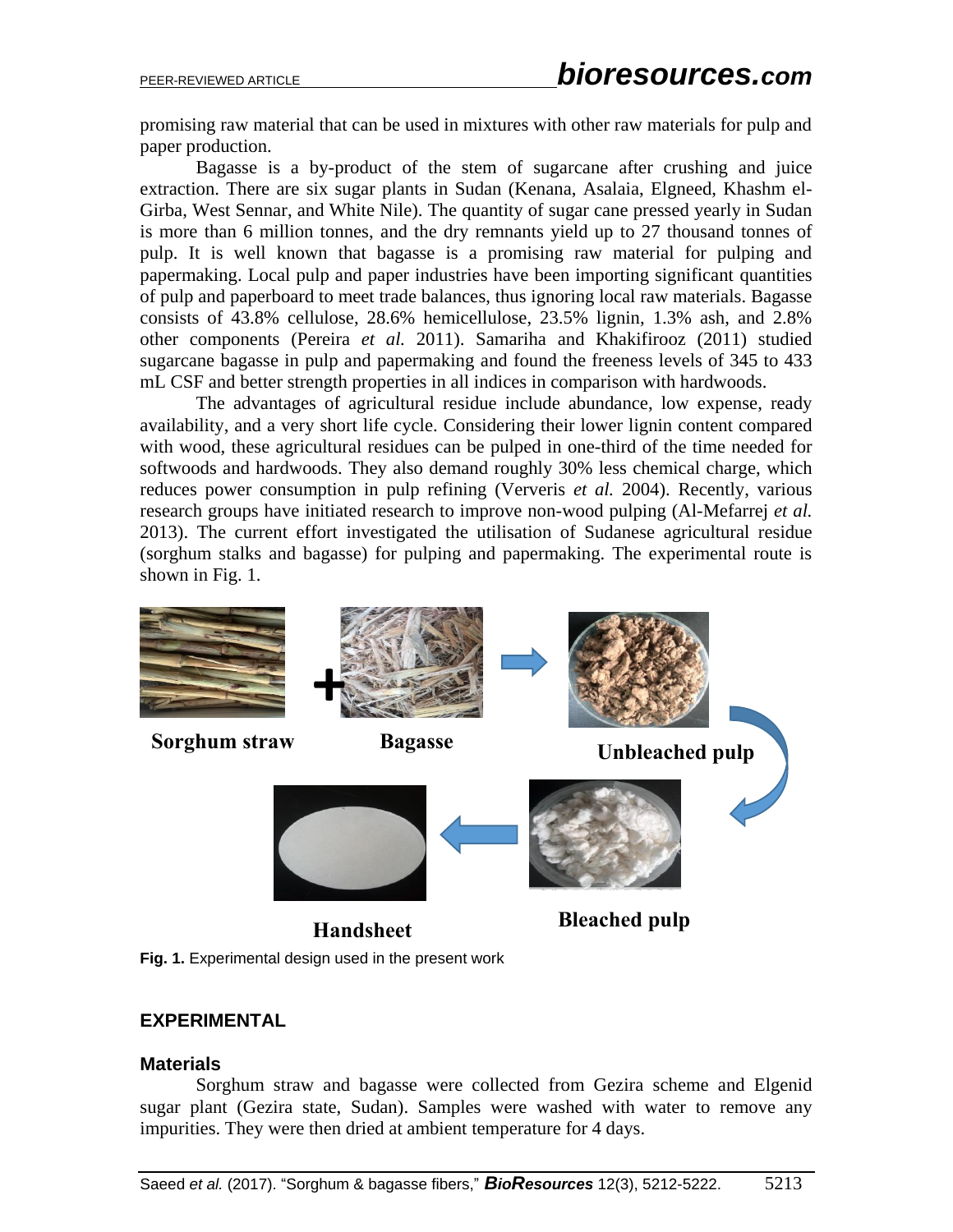Samples were further dried in an oven at 110  $\degree$ C for 24 h to make sure there was no water left inside. Next, the air-dried samples were ground to mesh size 0.40 to 0.45 mm according to the Technical Association of Pulp and Paper Industry (TAPPI) standard method. The samples were collected in plastic bags and placed in air-tight containers until further use. Hydrogen peroxide  $(H_2O_2)$ , sodium hydroxide  $(NaOH)$ , and anthraquinone were purchased from Sinopharm Chemical Reagent Co., Ltd. (Shanghai, China).

## **Chemical Composition**

The chemical compositions of sorghum straw and bagasse were determined as follows: holocellulose contents were determined according to Wise method (Wise 1946); ash and lignin contents were determined according to TAPPI T211-om-93 (1993) and TAPPI T222-om-98 (1998).

The extractive substances were determined as follows: Hot and cold water TAPPI T207 cm-08 (2008), 1% sodium hydroxide solution TAPPI T212 om-07 (2007) and the amount of alcohol-benzene extractives was determined based on TAPPI T204 cm-07 (2007).

## **Pulping Process and Testing**

Pulping of sorghum straw, bagasse, and their 50% blend was carried out in a laboratory digester according to Khiari *et al.* (2010). A total of 100 g of each material and the 50% blend were cooked at 160  $\degree$ C for 1 h, with a liquid to material ratio of 5:1 and a holding time at maximum temperature of 2 h. A solution of 20 g of sodium hydroxide was used in the cooking, with 0.1% anthraquinone.

After cooking, the materials were immediately washed with flowing water, disintegrated in a hydropulper for 20 min, and screened through a vibratory flat screen with 0.25-mm slots.

The pulp yield was calculated and the kappa number, freeness, and viscosity of the pulp were determined according to TAPPI T236 om-99 (1999), TAPPI T227 om-99 (1999), and TAPPI T230 om-08 (2008), respectively. Pulp bleaching was carried out in two stages at 10% pulp concentration using  $H_2O_2$  and 4% NaOH at 80 °C for 2 h.

### **Handsheet Making and Testing**

Laboratory handsheets of 60  $g/m^2$  were prepared according to TAPPI T221 cm-99 (1999) on a PTI laboratory equipment (Vorchdorf, Austria) sheet former, pressed, and air-dried under atmospheric conditions. All of the handsheets tests were based on the following standards: thickness, TAPPI T411 om-97 (1997); bulk, TAPPI T500 cm-98 (1998); tensile index, TAPPI T494 om-96 (1996); burst index, TAPPI T403 om-97 (1997); tear index, TAPPI T496 sp-99 (1999); opacity TAPPI T1214 sp-98 (1998); and brightness TAPPI T1216 sp-98 (1998).

The reported results represent the average values of 5 tested hand-sheets. Fibre dimensions were measured by a Fibre Quality analyser (LDA02128, OpTest Equipment Inc., Ontario, Canada). An OCTANE 9.88/1114658 (AMETEK®, Mahwah, USA) was used to determine fibre morphological properties in the hand sheet as well as the elemental analysis (C, O, N, Si, Ca, Mg, and Al atoms).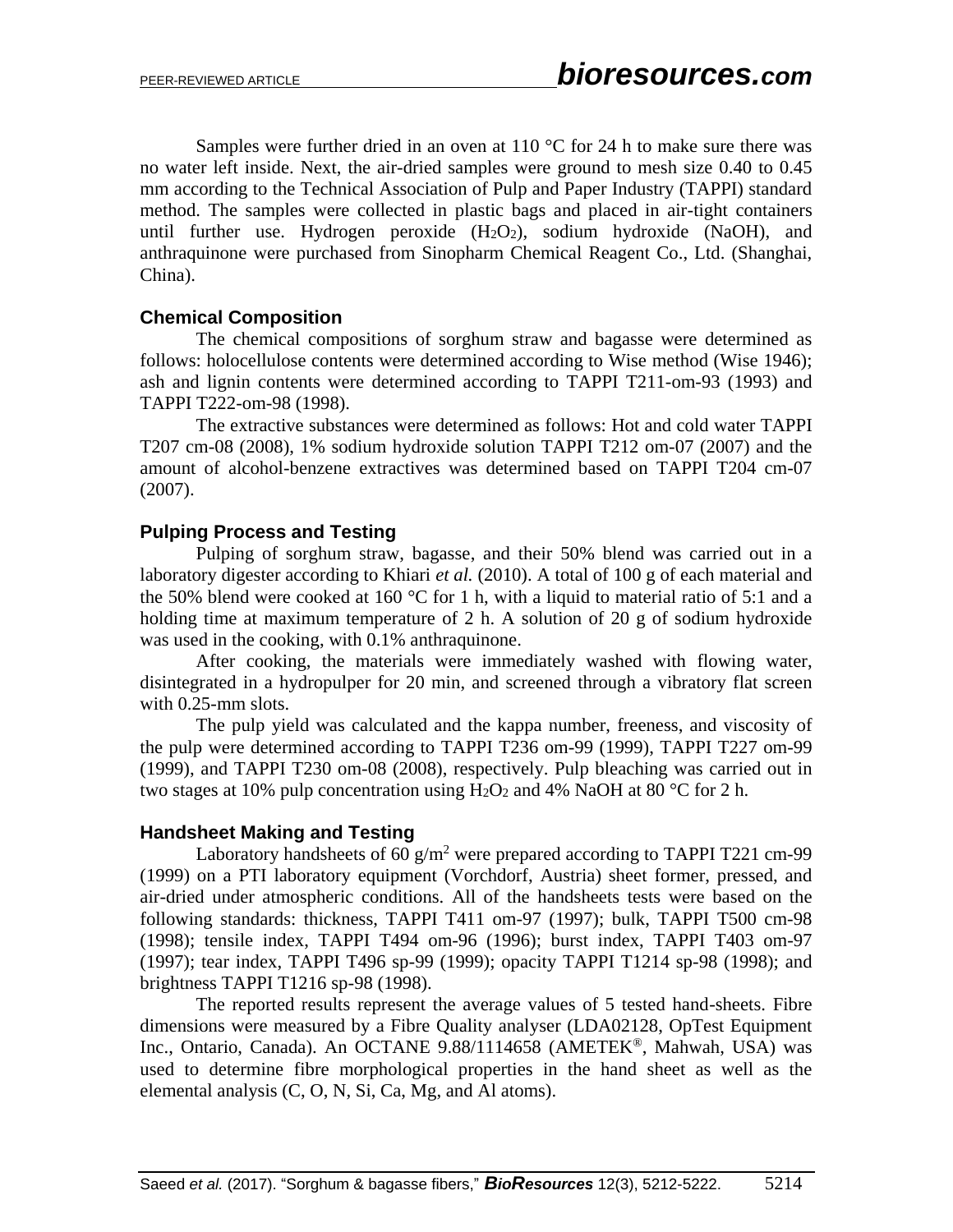## **RESULTS AND DISCUSSION**

## **Chemical Composition**

A complete wood chemical analysis was performed to determine differences in chemical composition. The main substances are listed in Table 1. The  $(\alpha)$  cellulose contents of sorghum straw and bagasse were found to be 35.4% and 43.0%, respectively. The cellulose content of sorghum is similar to that found in a previous study (35.9%) (Cardoso *et al.* 2013). Higher amounts of cellulose lead to better quality of paper produced (Syed *et al*. 2016). The hemicellulose contents of sorghum straw and bagasse were 19.4% and 21.1%, respectively. Hemicellulose increases the strength of paper, especially the tensile strength, burst, fold, and pulp yield (Al-Mefarrej *et al*. 2013). The chemical analysis showed low lignin contents of 10.3% and 15.2% in sorghum straw and bagasse, respectively. A low lignin content is preferable and economically advantageous for pulp and paper production, as low-lignin content substrates need smaller levels of chemicals for pulping (Ververis *et al*. 2004; Wang *et al.* 2011). As shown in Table 1, sorghum straw and bagasse had relatively high ash contents of 5.3% and 5.0%, respectively. Paper's mechanical strength decreases as ash content increases. In spite of the high content of ash, the ash contents were in the typical range for non-wood materials and were not expected to have any significant impact on the papers' mechanical properties (Ververis *et al*. 2004). The solubility in hot water was about 11.3% and 13.2% for bagasse and sorghum straw, respectively. On the other hand, the solubility in cold water was found to be 10.6% for bagasse, while it was little higher (11.6%) for sorghum straw. Besides, the extractive contents in 1% NaOH were 16.2% and 15.5% of sorghum straw and bagasse, respectively. However, the amounts of the extractives were higher than those of temperate hard wood, but within the normal limits for soft wood species. This will be reflected as higher chemical consumptions both in pulping and bleaching processes.

| Chemical composition (%) | Sorghum Straw | <b>Bagasse</b> |  |
|--------------------------|---------------|----------------|--|
| Holocellulose            | 54.8          | 64.1           |  |
| Cellulose                | 35.4          | 43.0           |  |
| Hemicellulose            | 19.4          | 21.1           |  |
| Klason Lignin            | 10.3          | 15.2           |  |
| Acid Insoluble Lignin    | 0.05          | 0.03           |  |
| Ash                      | 5.3           | 5.0            |  |
| Soluble in hot water     | 13.2          | 11.3           |  |
| Soluble in cold water    | 11.6          | 10.6           |  |
| Soluble in 1% NaOH       | 16.2          | 15.5           |  |

**Table 1.** Chemical Composition of Sorghum Straw and Bagasse

#### **Elemental Analysis**

The results of elemental analysis are shown in Table 2. Sorghum straw exhibited the following levels: carbon  $(C)$  43.54%, oxygen  $(O)$  51.14%, sodium  $(N)$  2.02%, magnesium (Mg) 0.53%, aluminium (Al) 0.23%, silica (Si) 0.57%, and calcium (Ca) 0.75% which were relatively higher than that of bagasse. However, high siliconcontaining lignocelluloses are generally not preferred for pulp and paper manufacturing because they may causes several damages for cooking, bleaching, and washing devices. On the other hand, bagasse had the following levels of the elemental contents: carbon (C)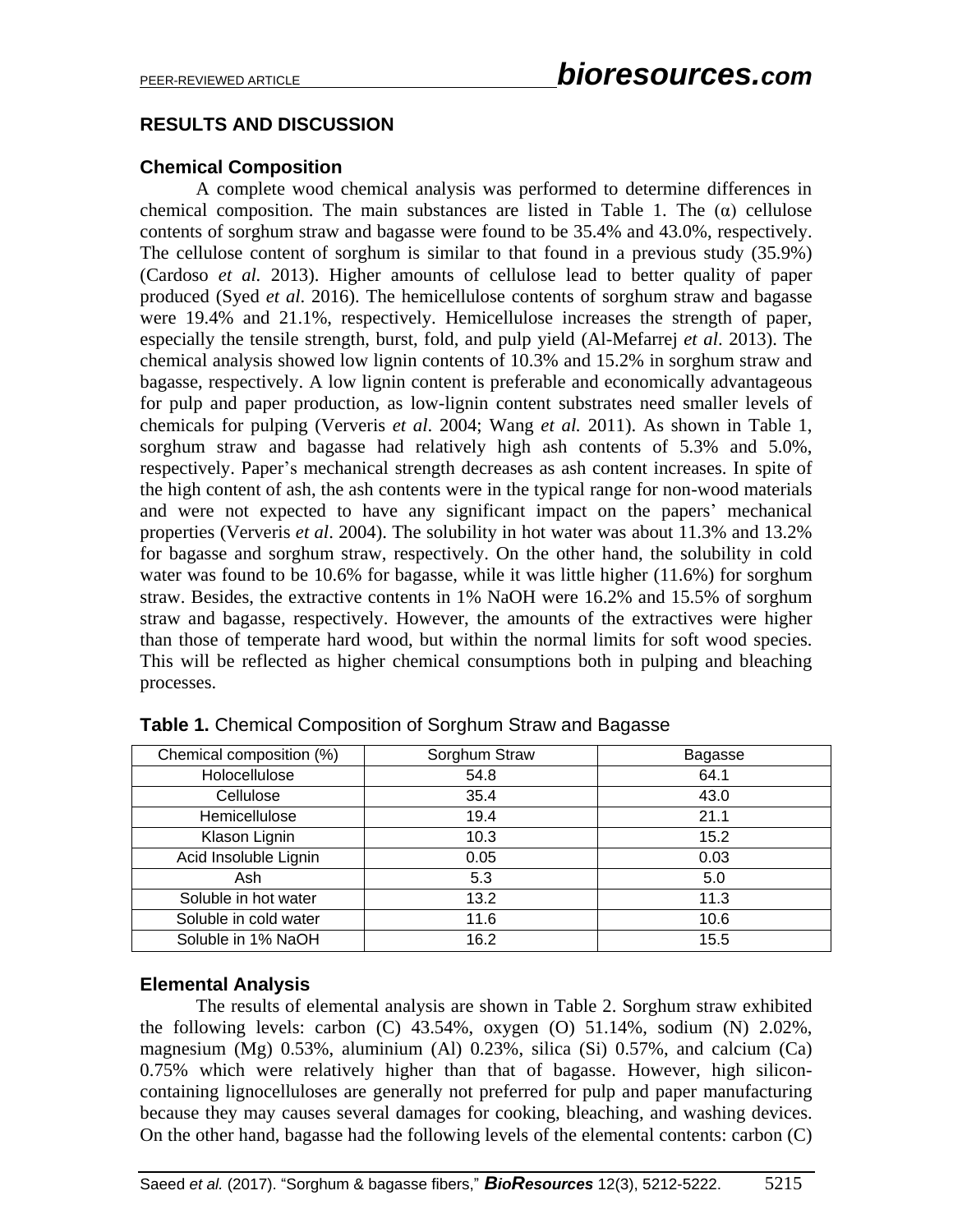42.96%, oxygen (O) 54.29%, aluminium (Al) 0.09%, silica (Si) 0.23 %, and calcium (Ca) 0.85%. Gündüz *et al.* (2016) reported that *Rhododendron ponticum* L. and *Laurus nobilis* showed higher carbon content 53% and 51%, and less oxygen content 33% and 35%, respectively compared to sorgum straw and bagasse. However, Sorghum straw and bagasse contained very little silica, so they should not cause silica problems in the chemical recovery after pulping.

| Material                | C(%)  | O (%) | N(%  | Mg(%) | AI $(%)$ | Si (%) | Ca (%) |
|-------------------------|-------|-------|------|-------|----------|--------|--------|
| Sorghum<br><b>Straw</b> | 43.54 | 51.14 | 2.02 | 0.53  | 0.23     | 0.57   | 0.75   |
| Bagasse                 | 42.96 | 54.29 | 1.34 |       | 0.09     | 0.23   | 0.85   |

## **Table 2.** Elemental Analysis

#### **Pulp Yield, Kappa Number, and Canadian freeness standard (CFS)**

The characteristics of sorghum straw, bagasse, and the 50% blend in terms of the pulp yield, kappa number, and freeness are listed in Table 3 and shown in Fig. 2. Sorghum straw showed comparatively low pulp yield (33.15%) with a kappa number of 15.1 and a viscosity of 744 mL/g compared to the pulp yields (42.3%, 35.6%), kappa number (17.60, 9.20), and viscosity (636, 690) mL/g for bagasse and the 50% blend, respectively. However, sorghum straw showed relatively low pulp yield, which was probably related to its extremely high content of extractives in all solvents.



**Fig. 2.** Pulp yields and viscosities of sorghum straw and bagasse and their 50% blend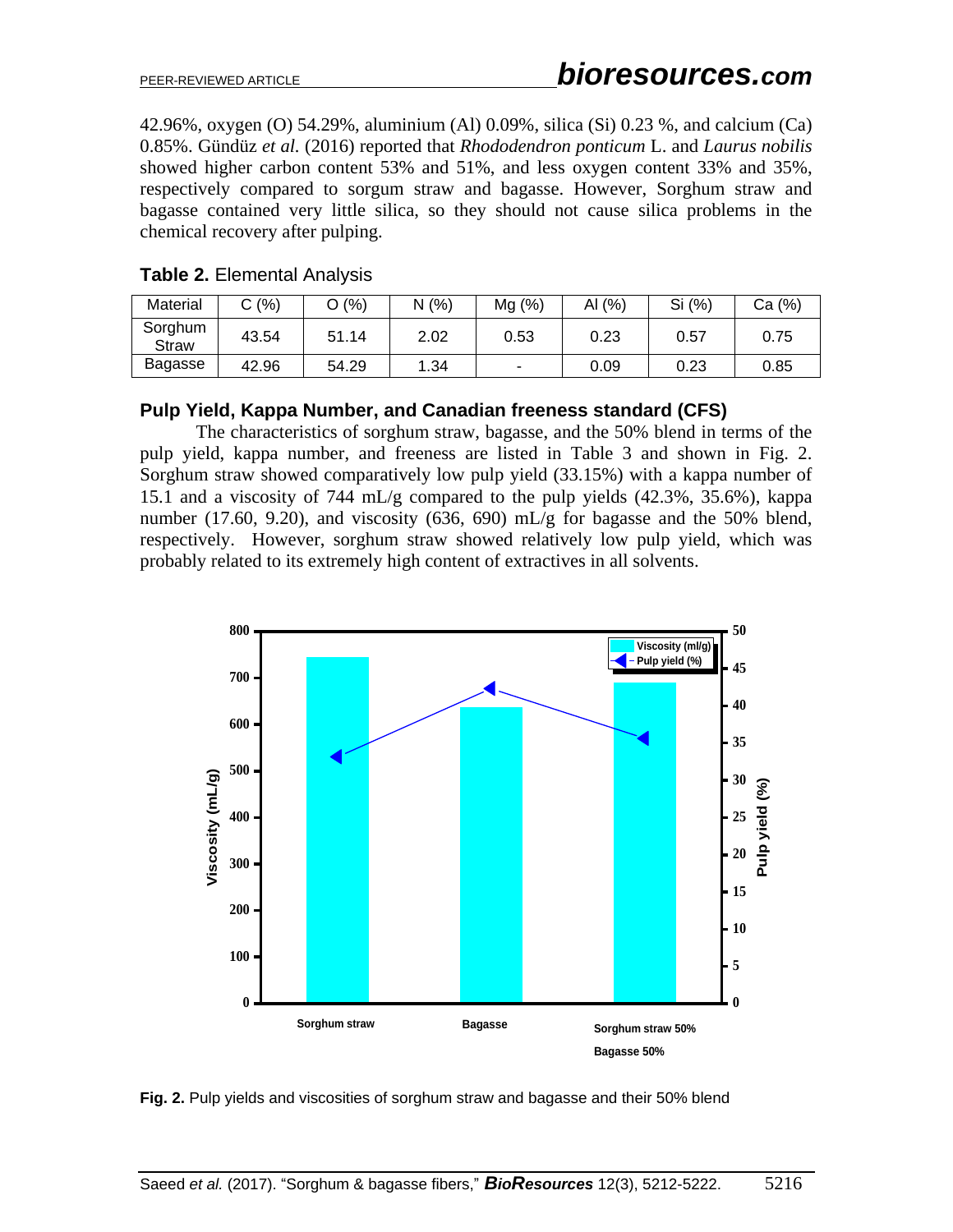The kappa number of sorghum straw was lower than that content of bagasse (Kamoga *et al*. 2016), as shown in Table 3. Bagasse and the 50% blend pulp showed lower viscosities than that of sorghum straw (Fig. 1 and Table 3). Bagasse had a higher Canadian freeness standard (CFS) value compared with those of sorghum straw and the 50% blend.

| Material                               | Pulp      | <b>Pulp Viscosity</b> | Kappa Number | $(CSF)$ (mL) |
|----------------------------------------|-----------|-----------------------|--------------|--------------|
|                                        | Yield (%) | (mL/g)                |              |              |
| Sorghum Straw                          | 33.15     | 744                   | 15.12        | 430          |
| Bagasse                                | 42.33     | 636                   | 17.60        | 640          |
| Sorghum Straw (50%) + Bagasse<br>(50%) | 35.64     | 690                   | 9.20         | 610          |

## **Table 3.** Pulp Properties

#### **Fibre Properties**

Fibre dimensions are important for determining the appropriateness of cellulosic material for paper production (Syed *et al*. 2016). Fibre length generally influences the mechanical properties of paper (Agnihotri *et al*. 2010). The average fibre dimensions for sorghum straw and bagasse are given in Table 4. In general, longer fibres lead to higher tear resistance of paper (Syed *et al*. 2016). The mean kink index of sorghum straw was observed to be higher than that of bagasse. Problems such as micro-compressions and misaligned zones can occur if there is a sudden change in the curvature of a fibre (Agnihotri *et al*. 2010).

| Material                    | Sorghum Straw | Bagasse |
|-----------------------------|---------------|---------|
| Average Fibre Length (mm)   | 0.52          | 0.91    |
| Average Fibre Diameter (µm) | 26.80         | 25.20   |
| Mean Kink Index (mm)        | 1.73          | 1.51    |
| Mean Curl Index (mm)        | 0.11          | 0.12    |

### **Table 4.** Fibre Properties

### **Paper Properties**

The mechanical and strength analysis of paper are a function of the physical and optical properties, morphology, and structure of each fibre, as well as the structure of the paper surface. The tear, tensile, and burst indices of sorghum straw, bagasse, and 50% blend handsheets are presented in Table 5 and Fig. 3. From this study, bagasse handsheets showed high tensile strengths (56.70 Nm/g compared to that 50.70 Nm/g and 40.47 Nm/g) of sorghum straw and the 50% blend, respectively. This may be due to the higher fibre length of bagasse, because long fibres generally produced paper with higher mechanical properties than paper from short fibre as well as high coarseness of the fibres and hence low flexibility, which does not allow good formation of a bonded network. However, the dimensions and strength of the individual fibers, their arrangement, and the extent to which they are bonded to each other are all important factors that affect the tensile strength of the produced papers.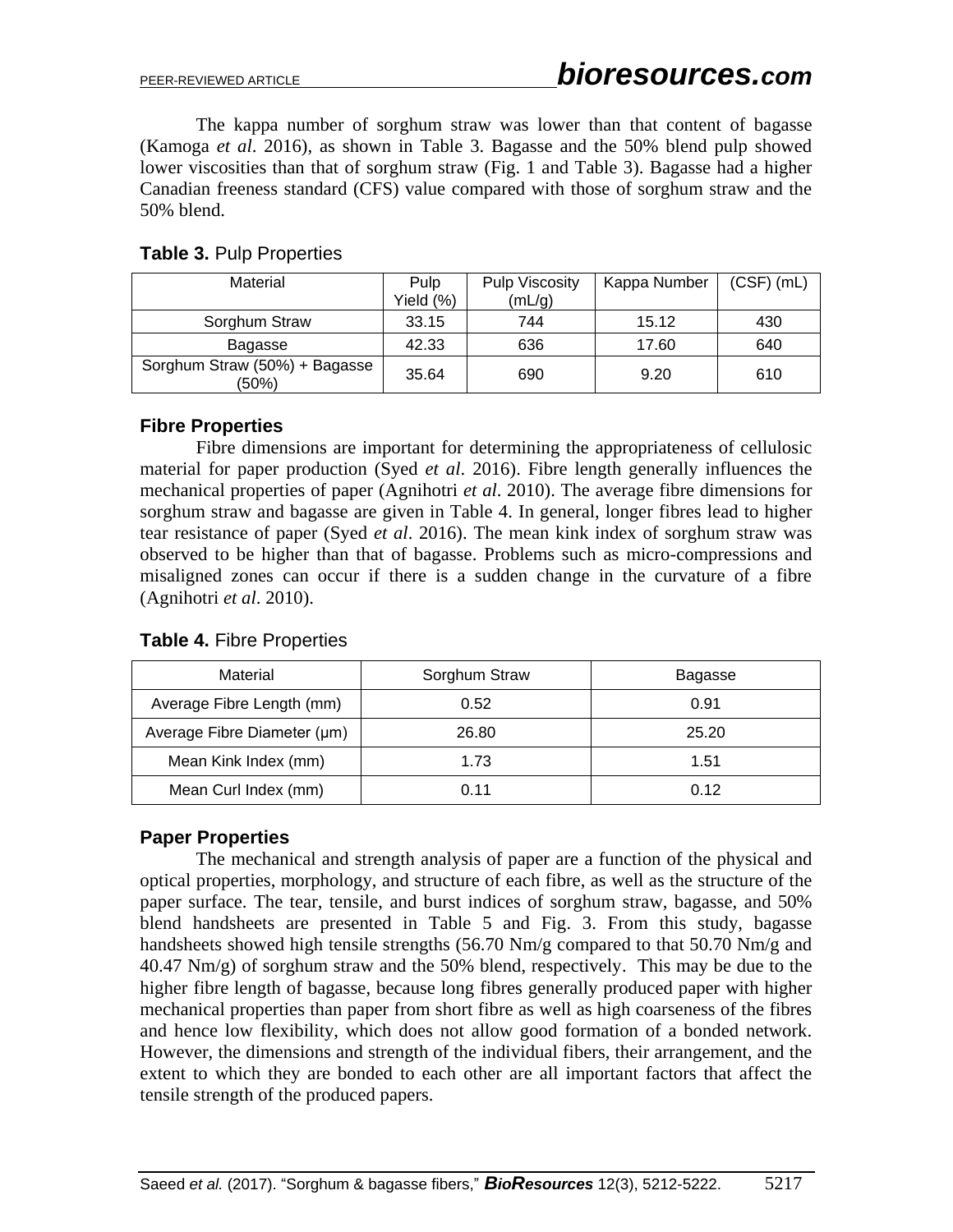In addition, bagasse had a tear index of 3.48 mNm<sup>2</sup>/g while it was 2.61 mNm<sup>2</sup>/g and  $4.85$  mNm<sup>2</sup>/g for sorghum straw and the 50% blend, respectively. The tear index is influenced by many factors, including the average fibre length, hydrogen bonding area, and the natural fibre strength (Tajik *et al*. 2016). However, in the case of the blend, the higher tearing index may be due to the compatibility of the fibres, their structure, arrangement, and the extent to which they are bonded to each other are all important parameters which can affect tearing index of the produced paper.

Sorghum straw showed a higher bursting index  $(2.55 \text{ KPa m}^2/\text{g})$  compared to that 2.23 KPa  $\text{m}^2/\text{g}$  and 2.10 KPa  $\text{m}^2/\text{g}$  for the bagasse and the 50% blend, respectively. The folding endurance reaches the maximum fold to become a tissue paper with a low density (Daud *et al*. 2015).

Sorghum straw showed a folding endurance of 15 times compared to 10 times and 11 times of bagasse and the 50% blend, respectively. The optical properties of papers depend on end usages.

Opacity properties are useful for printing and writing papers, while for tracing paper, lampshades, and some packing papers, brightness is very important (Tajik *et al*. 2016). Paper produced from the 50% blend had a better opacity 86.3% compared to 82.6% and 82.9% for sorghum straw and bagasse, respectively. Due to the fibres compatibility of the two materials, that may led to more fibre-to-fibre bonding, thus less voids between the fibres then reduces the light scattering at fibre-air and pigment-air interfaces. On the other hand, sorghum straw showed a higher brightness of 71.2% compared to 66.6% and 65.8% for bagasse and the 50% blend, respectively. However, the papermaking processes will greatly limit the final optical properties of the produced papers. Moreover, these properties can easily be affected by various bleaching process.



**Fig. 3.** Tensile strength and tearing index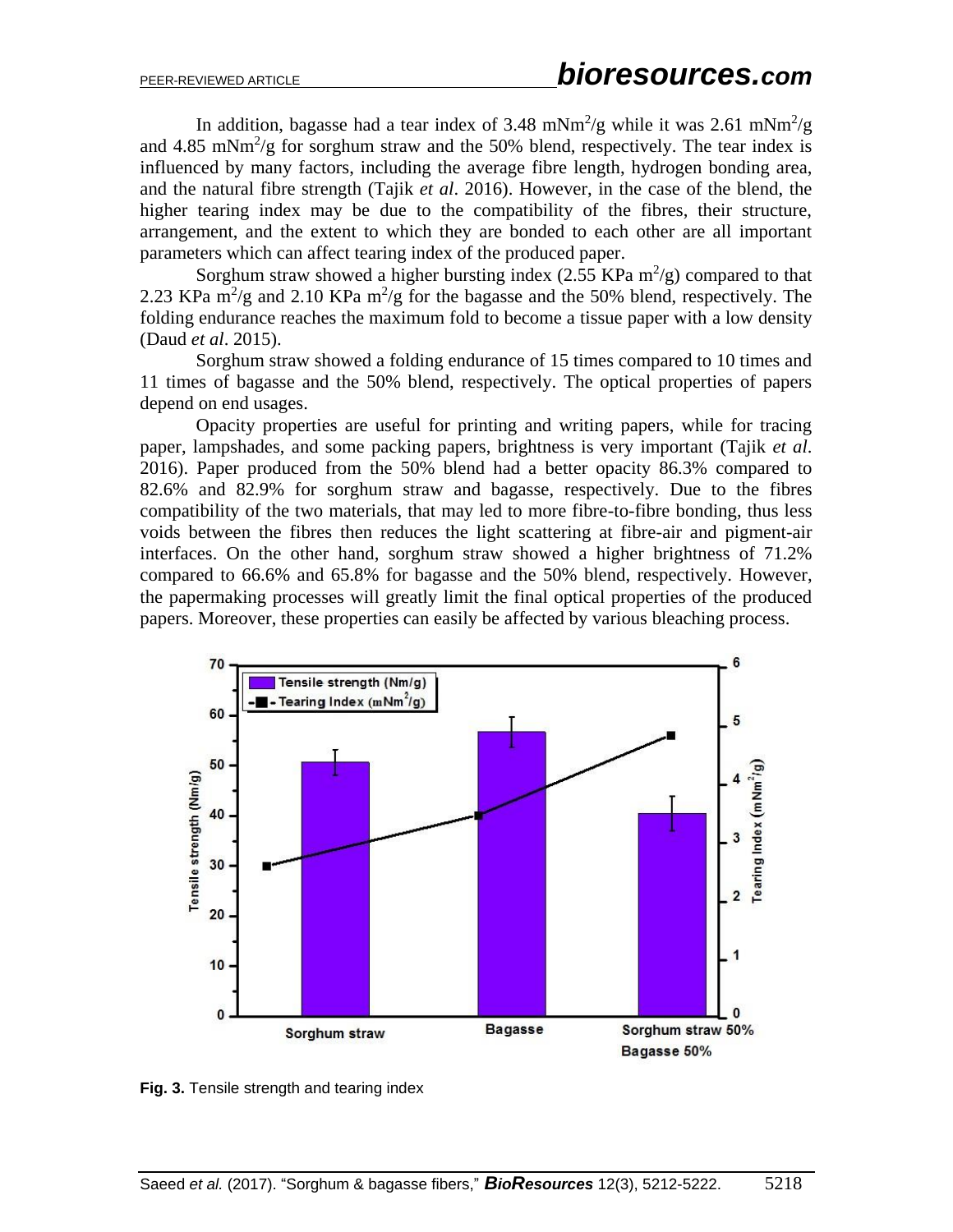## **Table 5.** Paper Properties

| Material                               | Sorghum<br>Straw | <b>Bagasse</b> | Sorghum stalk (50%) +<br>Bagasse (50%) |
|----------------------------------------|------------------|----------------|----------------------------------------|
| Thickness (µm)                         | 150.00           | 150.00         | 140.50                                 |
| Tensile Strength (N m/g)               | 50.70            | 56.70          | 40.47                                  |
| Tearing Index (mNm $^{2}/g$ )          | 2.61             | 3.48           | 4.85                                   |
| Brightness (%)                         | 71.15            | 66.58          | 65.78                                  |
| Bursting Index (kPa m <sup>2</sup> /g) | 2.55             | 2.23           | 2.10                                   |
| Folding Endurance ( $log_{10}n$ )      | 15               | 10             | 10                                     |
| Opacity (%)                            | 82.60            | 82.90          | 86.30                                  |
| Density $(cm^3/g)$                     | 2.50             | 2.50           | 2.30                                   |

## **Paper Morphology**

The paper structure was qualitatively studied using scanning electron microscopy (SEM), as shown in Fig. 4. The sorghum straw, bagasse, and 50% blend handsheets were magnified at 500x.



**Fig. 4.** Scanning electron microscopy of (a) sorghum straw, (b) bagasse, and (c) 50% blend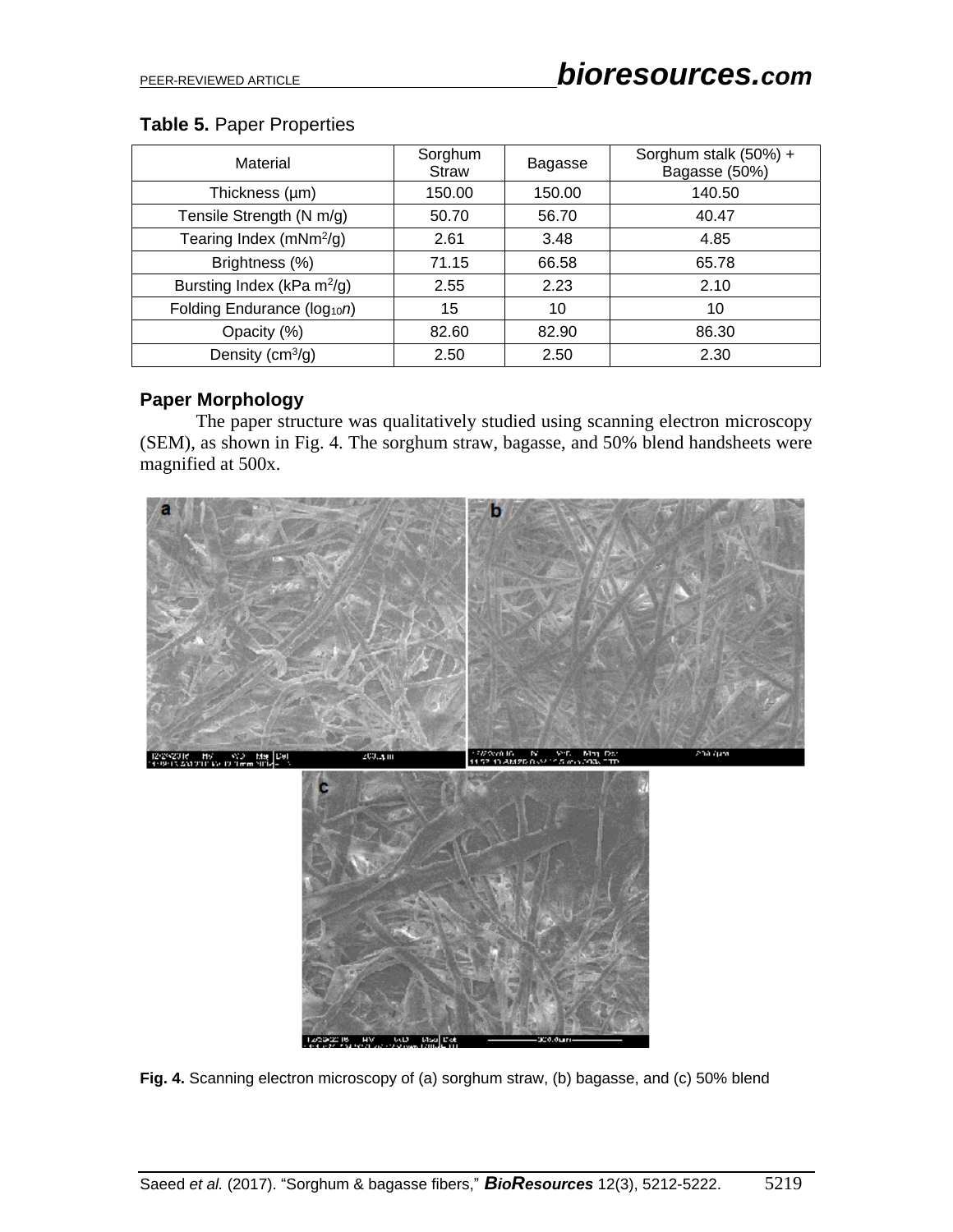The results indicated that bagasse fibres (Fig. 4b) were long, swollen, compact, in a closely packed arrangement, homogeneous, and better blended than that of sorghum straw (Fig. 4a) and the 50% blend (Fig. 4c). Well-arranged and compact fibres will lead to higher mechanical properties for the produced handsheets (Pereira *et al*. 2011).

## **CONCLUSIONS**

- 1. The chemical compositions of sorghum straw and bagasse revealed high polysaccharide and moderate lignin contents, which supports their suitability as cellulosic material candidates for pulp and paper manufacturing.
- 2. Bagasse pulp showed a higher yield and a higher kappa number than that of sorghum straw and their blend.
- 3. The handsheets produced from bagasse showed better mechanical properties. The SEM results indicated that fibres of bagasse and the 50% blend were long, swollen, compacted, closely packed, homogeneous, and better blended than those of pure sorghum straw.
- 4. Papers made from these materials had good mechanical strength and thus were suitable for producing writing and printing papers as well as for wrapping and packaging paperboard production.

## **ACKNOWLEDGMENTS**

The authors are grateful for the financial support received from the National Science Foundation of China (Grant Nos. 31470602, 31600472, and 31570566,), the Foundation for Outstanding Young Scientist in Shandong Province (BS2015SW011), the Project of Shandong Province Higher Education Science and Technology Program (No. J13LD03), and the Foundation of Key Laboratory of Pulp and Paper Science and Technology of Ministry of Education (Shandong Province) of China.

## **REFERENCES CITED**

- Agnihotri, S., Dutt, D., and Tyagi, C. (2010). "Complete characterization of bagasse of early species of *Saccharum officinerum*-Co 89003 for pulp and paper making," *BioResources* 5(2), 1197-1214. DOI: 10.15376/biores.5.2.1197-1214
- Al-Mefarrej, H., Abdel-Aal, M., and Nasser, R. (2013). "Chemical evaluation of some lignocellulosic residues for pulp and paper production," *Am.-Eurasia J. Agric. Environ. Sci.* 13(4), 498-504. DOI: 10.5829/idosi.aejaes.2013.13.04.1959
- Albert, S., Padhiar, A., and Gandhi, D. (2011). "Fiber properties of *Sorghum halepense* and its suitability for paper production," *Journal of Natural Fibers* 8(4), 263-271. DOI: [10.1080/15440478.2011.626236](http://dx.doi.org/10.1080/15440478.2011.626236)
- Cardoso, W. S., Tardin, F. D., Tavares, G. P., Queiroz, P. V., Mota, S. S., Kasuya, M. C. M., and Queiroz, J. H. D. (2013). "Use of sorghum straw (*Sorghum bicolor*) for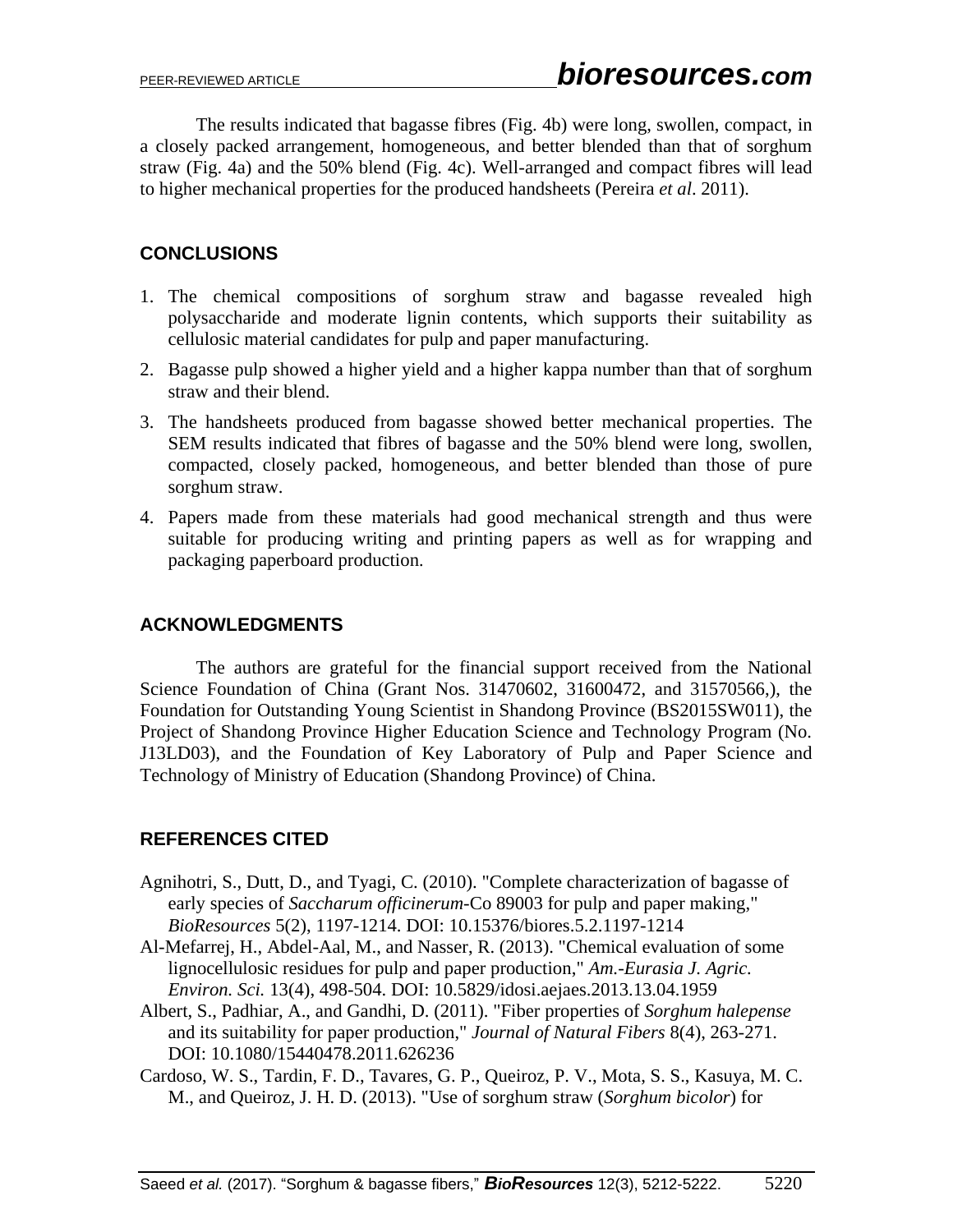second generation ethanol production: Pretreatment and enzymatic hydrolysis," *Química Nova* 36(5), 623-627. DOI: 10.1590/S0100-40422013000500002

- Daud, Z., Hatta, M. Z. M., and Awang, H. (2015). "Oil palm leaf and corn stalk– Mechanical properties and surface characterization," *Procedia-Social and Behavioral Sciences* 195, 2047-2050. DOI: [10.1016/j.sbspro.2015.06.226](http://dx.doi.org/10.1016/j.sbspro.2015.06.226)
- Gençer, A., and Şahin, M. (2015). "Identifying the conditions required for the NaOH method for producing pulp and paper from sorghum grown in Turkey," *BioResources* 10(2), 2850-2858. DOI: 10.15376/biores.10.2.2850-2858
- Gündüz, G., Saraçoğlu, N., and Aydemir, D. (2016). "Characterization and elemental analysis of wood pellets obtained from low-valued types of wood," *Energy Sources, Part A: Recovery, Utilization, and Environmental Effects* 38(15), 2211-2216. DOI: 10.1080/15567036.2015.1040900
- Hamed, A. H., Abbas, S. O., Ali, K. A., and Elimam, M. E. (2015). "Stover yield and chemical composition in some sorghum varieties in Gadarif State, Sudan," *Animal Review* 2(3), 68-75. DOI: 10.18488/journal.ar/2015.2.3/101.3.68.75
- Jiménez, L., López, F., and Martínez, C. (1993). "Paper from sorghum stalks," *Holzforschung* 47(6), 529-533. DOI: [10.1515/hfsg.1993.47.6.529](https://doi.org/10.1515/hfsg.1993.47.6.529)
- Kamoga, O. L., Kirabira, J., Byaruhanga, J., Godiyal, R., and Anupam, K. (2016). "Characterisation and evaluation of pulp and paper from selected Ugandan grasses for paper industry," *Cellul. Chem. Technol* 50(2), 275-284.
- Khiari, R., Mhenni, M., Belgacem, M., and Mauret, E. (2010). "Chemical composition and pulping of date palm rachis and *Posidonia oceanica* –A comparison with other wood and non-wood fibre sources," *Bioresource Technology* 101(2), 775-780. DOI: [org/10.1016/j.biortech.2009.08.079](http://doi.org/10.1016/j.biortech.2009.08.079)
- Khider, T. O., Omer, S., Taha, O., and Shomeina, S. K. (2012). "Suitability of Sudanese cotton stalks for alkaline pulping with additives," *Iranica Journal of Energy & Environment* 3(2), 167-172. DOI:
- Pereira, P. H. F., Voorwald, H. C. J., Cioffi, M. O. H., Mullinari, D. R., Da Luz, S. M., and Da Silva, M. L. C. P. (2011). "Sugarcane bagasse pulping and bleaching: Thermal and chemical characterization," *BioResources* 6(3), 2471-2482. DOI: 10.15376/biores.6.3.2471-2482
- Samariha, A., and Khakifirooz, A. (2011). "Application of NSSC pulping to sugarcane bagasse," *BioResources* 6(3), 3313-3323. DOI: 10.15376/biores.6.3.3313-3323
- Sánchez, J. H., Fajardo, M. E., and Quintana, G. C. (2016). "Viscoelastic properties of pulp suspensions of bleached sugarcane bagasse: Effects of consistency and temperature," *BioResources* 11(4), 8355-8363. DOI: 10.15376/biores.11.4.8355-8363
- Syed, N. F. N., Zakaria, M. H., and Bujang, J. S. (2016). "Fiber characteristics and papermaking of seagrass using hand-beaten and blended pulp," *BioResources* 11(2), 5358-5380. DOI: 10.15376/biores.11.2.5358-5380
- Tajik, M., Resalati, H., Hamzeh, Y., Torshizi, H. J., Kermanian, H., and Kord, B. (2016). "Improving the properties of soda bagasse pulp by using cellulose nanofibers in the presence of cationic polyacrylamide," *BioResources* 11(4), 9126-9141. DOI: 10.15376/biores.11.4.9126-9141
- TAPPI T205 sp-95 (1995). "Forming handsheets for physical tests of pulp," TAPPI Press, Atlanta, GA, USA.
- TAPPI T211 om-93 (1993). "Ash in wood, pulp, paper and paperboard: Combustion at 525 °C," TAPPI Press, Atlanta, GA, USA.